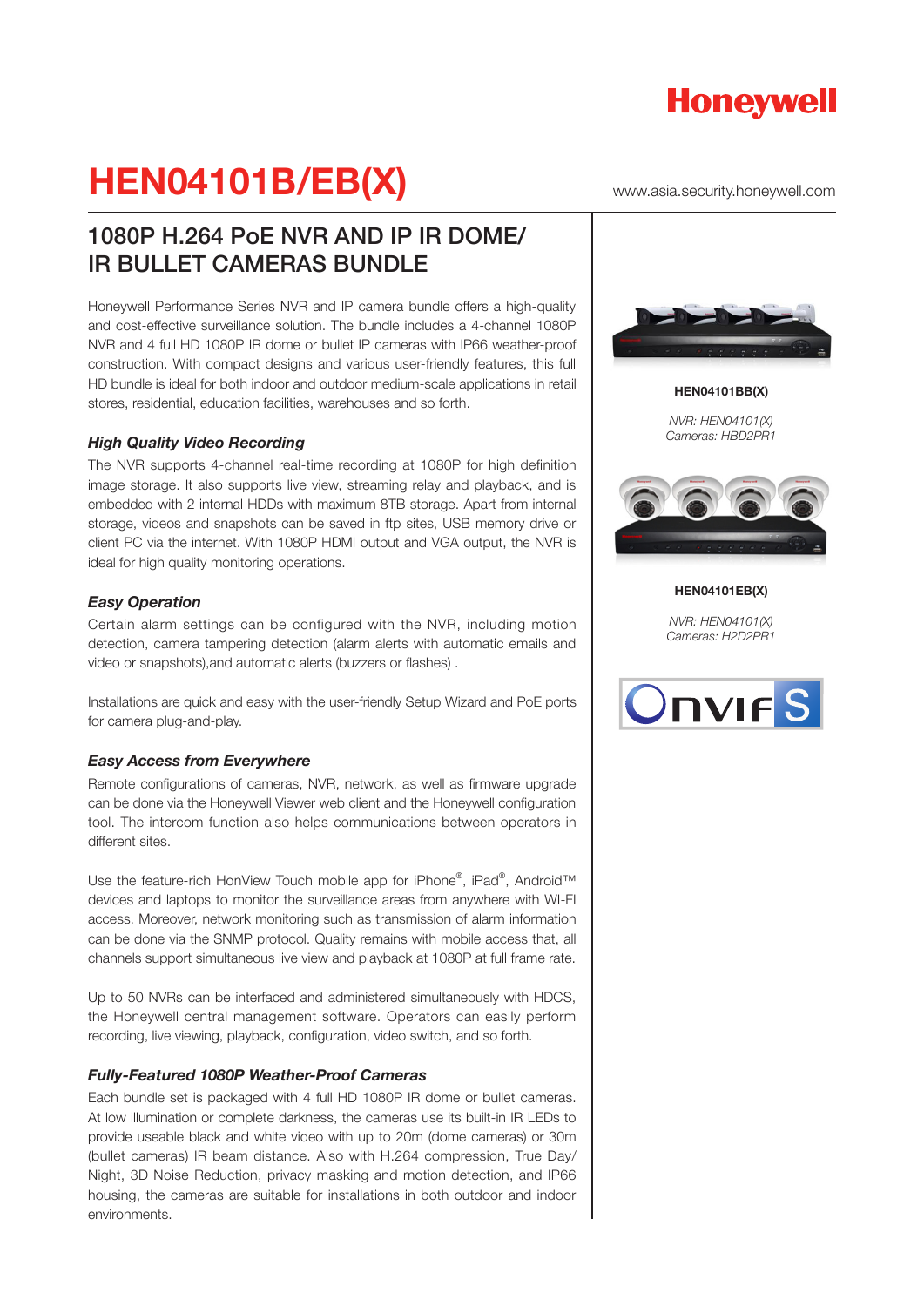

www.asia.security.honeywell.com

## 1080P H.264 PoE NVR AND IP IR DOME/ IR BULLET CAMERAS BUNDLE

### **MARKET OPPORTUNITIES**

High quality, feature-rich and easy-to-operate, the Performance Series NVR and IP camera bundle is designed for mediumscale installations at an affordable price. Also with various remote access tools, this bundle is ideal for retail stores, residential areas, clinics, offices, commercial buildings and so on.

### **FEATURES**

#### **NVR**

- H.264 / MJPEG dual code decoding
- Up to 4 channels with 1080P real-time live view
- 4 channels simultaneous real-time playback and smart search
- Support 2 SATA HDDs, maximum 8TB storage
- HDMI and VGA simultaneous video output
- PoE ports x 4
- Alarm-triggered screen tips, buzzer, Email and FTP upload
- Compatible with Web client, HDCS (central management software) and HonView Touch (Mobile Phone surveillance software)
- Support IPv6, ONVIF Profile S

#### **Camera**

- 25/30fps@1080p high resolution
- H.264 / MJPEG video compression
- TDN, 3DNR, BLC
- IR beam distance up to 20 or 30m
- IP66 weather-proof
- Digital watermark to ensure untampered videos
- 4 privacy mask zones; 396 motion detection zones
- Compatible with Web client, HDCS (central management software) and HonView Touch (Mobile Phone surveillance software)
- Support IPv6, SNMP, ONVIF Profile S

| System                  | <b>HEN04101</b>                                                          | <b>HEN04101X</b>                                                                           |
|-------------------------|--------------------------------------------------------------------------|--------------------------------------------------------------------------------------------|
| Main processor          | Dual-core embedded processor                                             |                                                                                            |
| <b>Operating System</b> | Embedded LINUX                                                           |                                                                                            |
| <b>Video and Audio</b>  |                                                                          |                                                                                            |
| IP Camera Inputs        | 4 channels                                                               |                                                                                            |
| Intercom                | 1 channel input; 1 channel output; BNC                                   |                                                                                            |
| <b>Display</b>          |                                                                          |                                                                                            |
| Interface               | 1 HDMI; 1 VGA                                                            |                                                                                            |
| Resolution              | 1920 x 1080; 1280 x 1024; 1280 x 720; 1024 x 768                         |                                                                                            |
| <b>Display Split</b>    | 1/4                                                                      |                                                                                            |
| <b>OSD</b>              | Camera title; Time; Video loss; Camera lock; Motion detection; Recording |                                                                                            |
| Recording               |                                                                          |                                                                                            |
| Compression             | <b>H.264 / MJPEG</b>                                                     |                                                                                            |
| Resolution              | $(1280 \times 1024)$                                                     | 1080P (1920 x 1080); 720P (1280 x 720); D1 (704 x 576 / 704 x 480); SXGA (800 x 600); 1.3M |
| Recording Rate          | 120fps @ 1080P / 720P / SXGA / 1.3M / D1                                 | 100fps @ 1080P / 720P / SXGA / 1.3M / D1                                                   |

### **SPECIFICATIONS - NVR**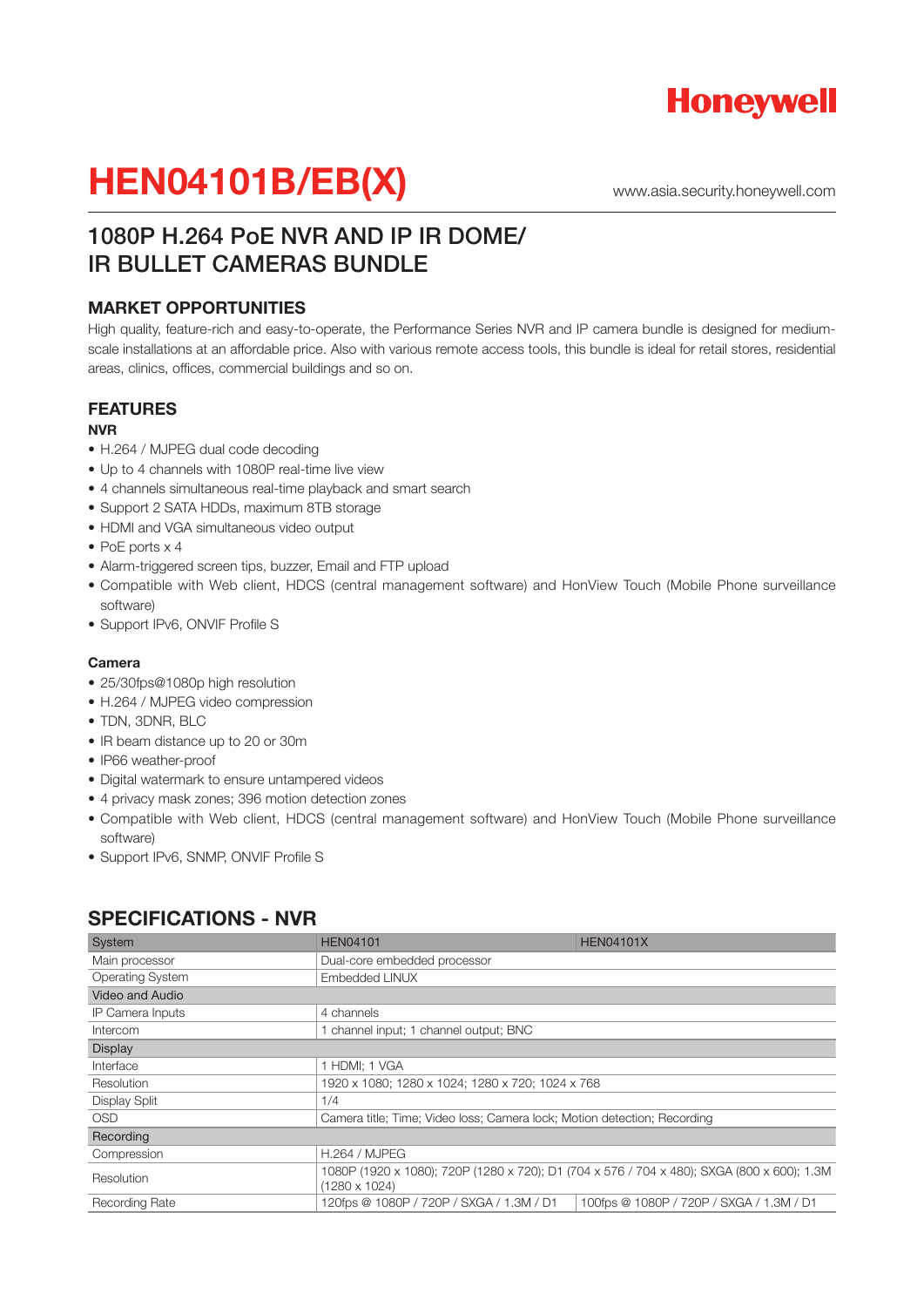

www.asia.security.honeywell.com

## 1080P H.264 PoE NVR AND IP IR DOME/ IR BULLET CAMERAS BUNDLE

| System                            | <b>HEN04101</b><br><b>HEN04101X</b>                                                                                     |
|-----------------------------------|-------------------------------------------------------------------------------------------------------------------------|
| <b>Bit rate</b>                   | 256 to 8192 kbps                                                                                                        |
| Recording Mode                    | Manual, Continuous, Motion Detection, Alarm, Motion Detection and Alarm                                                 |
| Recording Interval                | 1 to 120 minutes (default: 60 minutes); Pre-recording: 1 to 30 seconds                                                  |
| <b>Video Detection and Alarms</b> |                                                                                                                         |
| <b>Trigger Events</b>             | Recording; Tour; Alarm; Email; FTP; Buzzer; Screen Tips                                                                 |
| <b>Video Detection</b>            | Motion Detection; Motion Detection Zones (396: 22 x 18); Video Loss and Camera Blank                                    |
| Alarm Input                       | 16 channels                                                                                                             |
| <b>Relay Output</b>               | 3 channels                                                                                                              |
| Playback and Backup               |                                                                                                                         |
| Sync Playback                     | 1/4                                                                                                                     |
| Search Mode                       | Time/Date; Alarm; Motion Detection; Exact Search (accurate to a second)                                                 |
| Playback Function                 | Play; Pause; Stop; Rewind; Fast play; Slow play; Full Screen; Backup                                                    |
| Backup Mode Compatibility         | <b>USB Device: Network</b>                                                                                              |
| <b>Network</b>                    |                                                                                                                         |
| Ethernet                          | 1 x RJ-45 port (10 / 100 / 1000 Mbps)                                                                                   |
| PoE                               | 4 ports (IEEE802.3af)                                                                                                   |
| <b>Network Function</b>           | HTTP; TCP/IP; IPv4/IPv6; UPnP; RTSP; UDP; SMTP; NTP; DHCP; DNS; IP filter; PPPoE;<br>DDNS; FTP; Alarm server; IP search |
| Maximum number of users           | 20 users                                                                                                                |
| Smartphone / Tablet compatibility | iOS (iPhone® and iPad®), Android™                                                                                       |
| Storage                           |                                                                                                                         |
| Internal Storage                  | 2 SATA ports; up to 8TB, support HDD mirror                                                                             |
| Auxiliary Interface               |                                                                                                                         |
| <b>USB</b>                        | 2 ports (1 on rear panel); USB 2.0                                                                                      |
| <b>RS232</b>                      | 1 port, for PC communication and keyboard                                                                               |
| <b>RS485</b>                      | 1 port                                                                                                                  |
| Electrical                        |                                                                                                                         |
| Power Supply (NVR)                | 12 V DC; 5 A                                                                                                            |
| Power Supply (PoE)                | 48 V DC; 1.04 A                                                                                                         |
| Power Consumption (NVR)           | 20W (without HDD)                                                                                                       |
| PoE                               | Maximum 15W each channel                                                                                                |
| Environmental                     |                                                                                                                         |
| <b>Operating Temperature</b>      | $-10^{\circ}$ C to 55 $^{\circ}$ C                                                                                      |
| Humidity                          | 10% to 90%                                                                                                              |
| Physical                          |                                                                                                                         |
| Dimensions                        | 375 (W) x 285 (D) x 50 (D) mm                                                                                           |
| Weight (without HDD)              | 2.3kg                                                                                                                   |
| Regulatory                        |                                                                                                                         |
| Emissions                         | FCC Part 15B, CE EN55022                                                                                                |
| Immunity                          | CE EN50130-4                                                                                                            |
| Safety                            | EU: EN60950-1 North America UL listed to UL/CSA 60950-1                                                                 |

\* Actual bit rate is scene and motion dependent with H.264 stream.

\*\* Some development might be required in specific user cases to support some of these protocols in the field as naturally protocols will mature over time.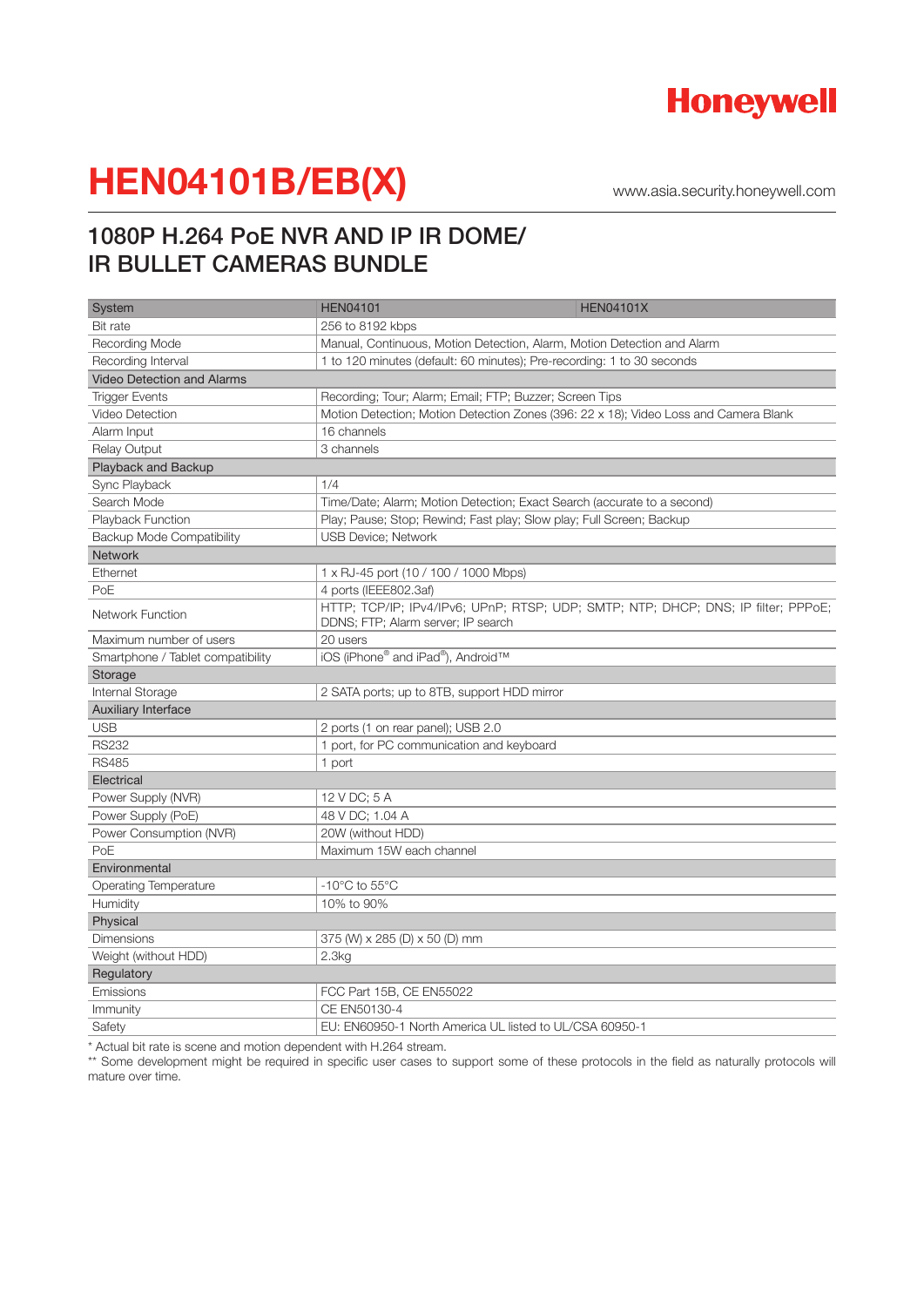

www.asia.security.honeywell.com

## 1080P H.264 PoE NVR AND IP IR DOME/ IR BULLET CAMERAS BUNDLE

## **SPECIFICATIONS - CAMERAS**

| Operational                          | H <sub>2</sub> D <sub>2</sub> PR <sub>1</sub>                                                                                                                                       | HBD2PR1                                                                                            |
|--------------------------------------|-------------------------------------------------------------------------------------------------------------------------------------------------------------------------------------|----------------------------------------------------------------------------------------------------|
|                                      | <b>IP IR Dome Camera</b>                                                                                                                                                            | <b>IP IR Bullet Camera</b>                                                                         |
|                                      | (bundle model: HEN04101EB(X))                                                                                                                                                       | (bundle model: HEN04101BB(X))                                                                      |
| Video Standard                       | NSTC / PAL                                                                                                                                                                          |                                                                                                    |
| Image Sensor                         | 1/3" Megapixel progressive scan Exmor CMOS                                                                                                                                          |                                                                                                    |
| <b>Effective Pixels</b>              | 1920 (H) x 1080 (V)                                                                                                                                                                 |                                                                                                    |
| Minimum Illumination                 | 0.5 Lux @ F1.6 (Color); 0 Lux @ F1.6 (IR LEDs on)                                                                                                                                   |                                                                                                    |
| Number of IR LEDs                    | 27                                                                                                                                                                                  |                                                                                                    |
| <b>IR Beam Distance</b>              | Max. 20m                                                                                                                                                                            | Max. 30m                                                                                           |
| S/N Ratio                            | More than 50db                                                                                                                                                                      |                                                                                                    |
| Gain Control                         | Auto / Manual                                                                                                                                                                       |                                                                                                    |
| <b>Electronic Shutter Speed</b>      | Auto/Manual (1/3~1/100000s)                                                                                                                                                         |                                                                                                    |
| Lens Type                            | 3.6 mm Fixed, F1.6                                                                                                                                                                  |                                                                                                    |
| Horizontal Angle of View             | $88^\circ$                                                                                                                                                                          |                                                                                                    |
| Mount Type                           | Board-in type                                                                                                                                                                       |                                                                                                    |
| <b>White Balance</b>                 | Auto / Day / Night / Customized                                                                                                                                                     |                                                                                                    |
| Day/Night                            | Auto (ICR) / Color / B&W                                                                                                                                                            |                                                                                                    |
| <b>Backlight Compensation</b>        | <b>BLC / DWDR</b>                                                                                                                                                                   |                                                                                                    |
| <b>Exposure Mode</b>                 | Manual / Low noise / Low motion blur / Auto                                                                                                                                         |                                                                                                    |
|                                      | Ranges from 1/3 to 1/10000                                                                                                                                                          |                                                                                                    |
| Noise Reduction                      | <b>3D Noise Reduction</b>                                                                                                                                                           |                                                                                                    |
| Video Flip                           | Mirror function and flip function                                                                                                                                                   |                                                                                                    |
| Snapshot                             | Maximum 1 snapshot, saved as JPEG                                                                                                                                                   |                                                                                                    |
| Privacy Mask                         | 4 zones                                                                                                                                                                             |                                                                                                    |
| Video Setup                          | Parameter setup such as brightness and contrast                                                                                                                                     |                                                                                                    |
| Video Information                    | Channel title; time title; motion detection; privacy mask                                                                                                                           |                                                                                                    |
| <b>Motion Detection</b>              | 396 (18 x 22) detection zones; Sensitivity level ranges from 0 to 120; area threshold ranges from 0 to 120.<br>Activation event: video storage; image snapshot; log; email function |                                                                                                    |
| Watermark                            | Support                                                                                                                                                                             |                                                                                                    |
| <b>IP Specifications</b>             |                                                                                                                                                                                     |                                                                                                    |
| Video Compression                    | <b>H.264 / MJPEG</b>                                                                                                                                                                |                                                                                                    |
|                                      | Primary Stream Resolution 1080p (1920 x 1080) / SXGA (1280 x 1024) / 1.3M (1280 x 960) / 720p (1280 x 720) / D1 (704 x 576 / 704 x<br>480) / CIF (352 x 288 / 352 x 240)            |                                                                                                    |
| Frame Rate                           | Main Stream: 1080p / SXGA / 1.3M / 720p / D1 @25/30fps<br>Sub Stream: D1 / CIF@25/30 fps                                                                                            |                                                                                                    |
| Video Bit Rate                       | 1280K ~ 8192 Kbps @ 1080p                                                                                                                                                           |                                                                                                    |
| Security                             | Up to 20 users, multiple user access levels with password protection                                                                                                                |                                                                                                    |
| <b>Operating System</b>              | Windows XP: Windows Vista: Windows 7                                                                                                                                                |                                                                                                    |
| <b>CPU Requirements</b>              | Pentium M 2.16 GHz or Intel Core 2 Duo 2.0 GHz                                                                                                                                      |                                                                                                    |
| <b>System Memory</b>                 | At least 2 GB                                                                                                                                                                       |                                                                                                    |
| Network Card                         | RJ-45 (10/100 Base-T)                                                                                                                                                               |                                                                                                    |
| Web Browser                          | Internet Explorer® 6.0 or later<br>Chrome™, Firefox®, Safari®                                                                                                                       |                                                                                                    |
| <b>Supported Protocols</b>           | PPPOE, DDNS, FTP, IP Filter, QoS, Bonjour                                                                                                                                           | IPv4/IPv6, HTTP, HTTPS, SSL, TCP/IP, UDP, UPnP, ICMP, IGMP, SNMP, RTSP, RTP, SMTP, NTP, DHCP, DNS, |
| Smartphone / Tablet<br>Compatibility | iOS (iPhone® and iPad®), Android™                                                                                                                                                   |                                                                                                    |
| Standards                            | <b>ONVIF Profile S</b>                                                                                                                                                              |                                                                                                    |
| Network                              |                                                                                                                                                                                     |                                                                                                    |
| <b>Remote Operation</b>              | Monitor; system setup; log information; maintenance upgrade                                                                                                                         |                                                                                                    |
| Default Restoration                  | Built-in RESET button                                                                                                                                                               |                                                                                                    |
| Electrical                           |                                                                                                                                                                                     |                                                                                                    |
| Power Supply                         | 12 V DC PoE IEEE 802.3af, Type 1, Class 3                                                                                                                                           |                                                                                                    |
| Power Consumption                    | Max. 6W                                                                                                                                                                             |                                                                                                    |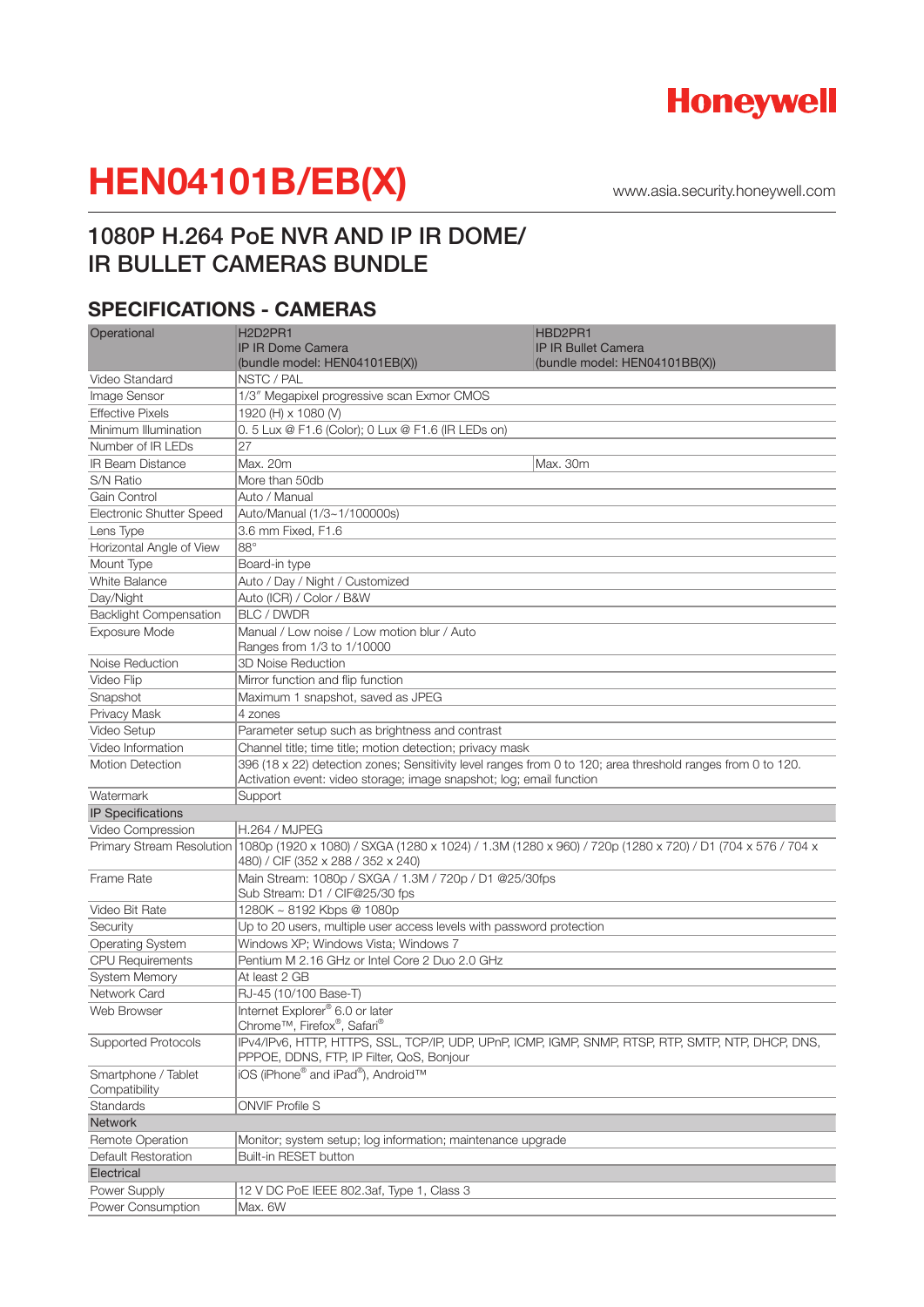

www.asia.security.honeywell.com

## 1080P H.264 PoE NVR AND IP IR DOME/ IR BULLET CAMERAS BUNDLE

| Operational             | H <sub>2</sub> D <sub>2</sub> PR <sub>1</sub><br><b>IP IR Dome Camera</b><br>(bundle model: HEN04101EB(X)) | HBD2PR1<br><b>IP IR Bullet Camera</b><br>(bundle model: HEN04101BB(X)) |
|-------------------------|------------------------------------------------------------------------------------------------------------|------------------------------------------------------------------------|
| Mechanical              |                                                                                                            |                                                                        |
| <b>Dimensions</b>       | Ø113.6 x 85.4 mm                                                                                           | 178.4 (L) x 66 (W) x 58.4 (H) mm                                       |
| Weight                  | $0.29$ kg                                                                                                  | $0.5$ kg                                                               |
| Construction            | Housing: Die-cast aluminum and polycarbonate<br>Color: White                                               |                                                                        |
| Recording and Storage   | Network storage                                                                                            |                                                                        |
| Connectors              | 1-channel wire Ethernet port; 10/100 Base-T Ethernet                                                       |                                                                        |
| Environmental           |                                                                                                            |                                                                        |
| Operational Temperature | $-20^{\circ}$ C to $+60^{\circ}$ C                                                                         |                                                                        |
| Working Humidity        | $\leq 95\%$                                                                                                |                                                                        |
| Rating                  | IP66                                                                                                       |                                                                        |
| Accessories             |                                                                                                            |                                                                        |
| Installation            | Ceiling and wall mount                                                                                     | With the bracket                                                       |
| Regulatory              |                                                                                                            |                                                                        |
| Emissions               | FCC Part 15B, CE (EN 55022)                                                                                |                                                                        |
| Immunity                | EN-50130-4                                                                                                 |                                                                        |
| Safety                  | EN 60950-1 North America UL listed to UL/CSA 60950-1                                                       |                                                                        |

\* Actual bit rate is scene and motion dependent with H.264 stream.

\*\* Some development might be required in specific user cases to support some of these protocols in the field as naturally protocols will mature over time.

## **SPECIFICATIONS –** BACK BOX (for H2D2PR1 only)

| Model                        | HE-JB                             |
|------------------------------|-----------------------------------|
| Material                     | Aluminum & SECC                   |
| <b>Dimensions</b>            | 138(L) $\times$ 42(W) mm          |
| <b>Operating Temperature</b> | $-40^{\circ}$ C ~ $+60^{\circ}$ C |
| Humidity                     | $0 - 90\%$ RH                     |
| Load bearing                 | 3.0 <sub>kq</sub>                 |
| Weight                       | 0.38kq                            |



Note: Honeywell reserves the right, without notification, to make changes in product design or specifications.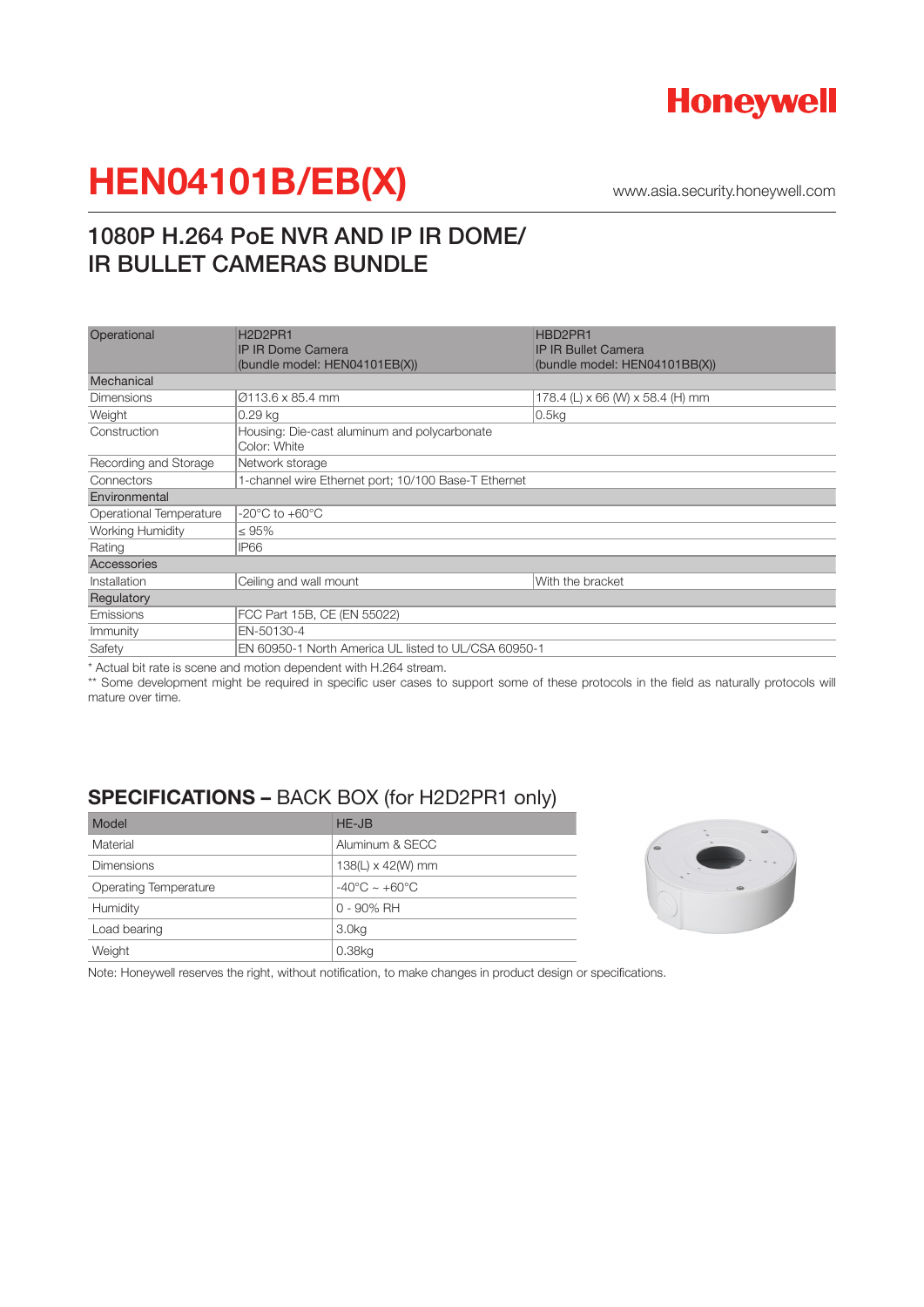

www.asia.security.honeywell.com

## 1080P H.264 PoE NVR AND IP IR DOME/ IR BULLET CAMERAS BUNDLE

### **SYSTEM CONNECTION**



**DIMENSIONS** HEN04101B/EB(X) H2D2PR1



Unit: mm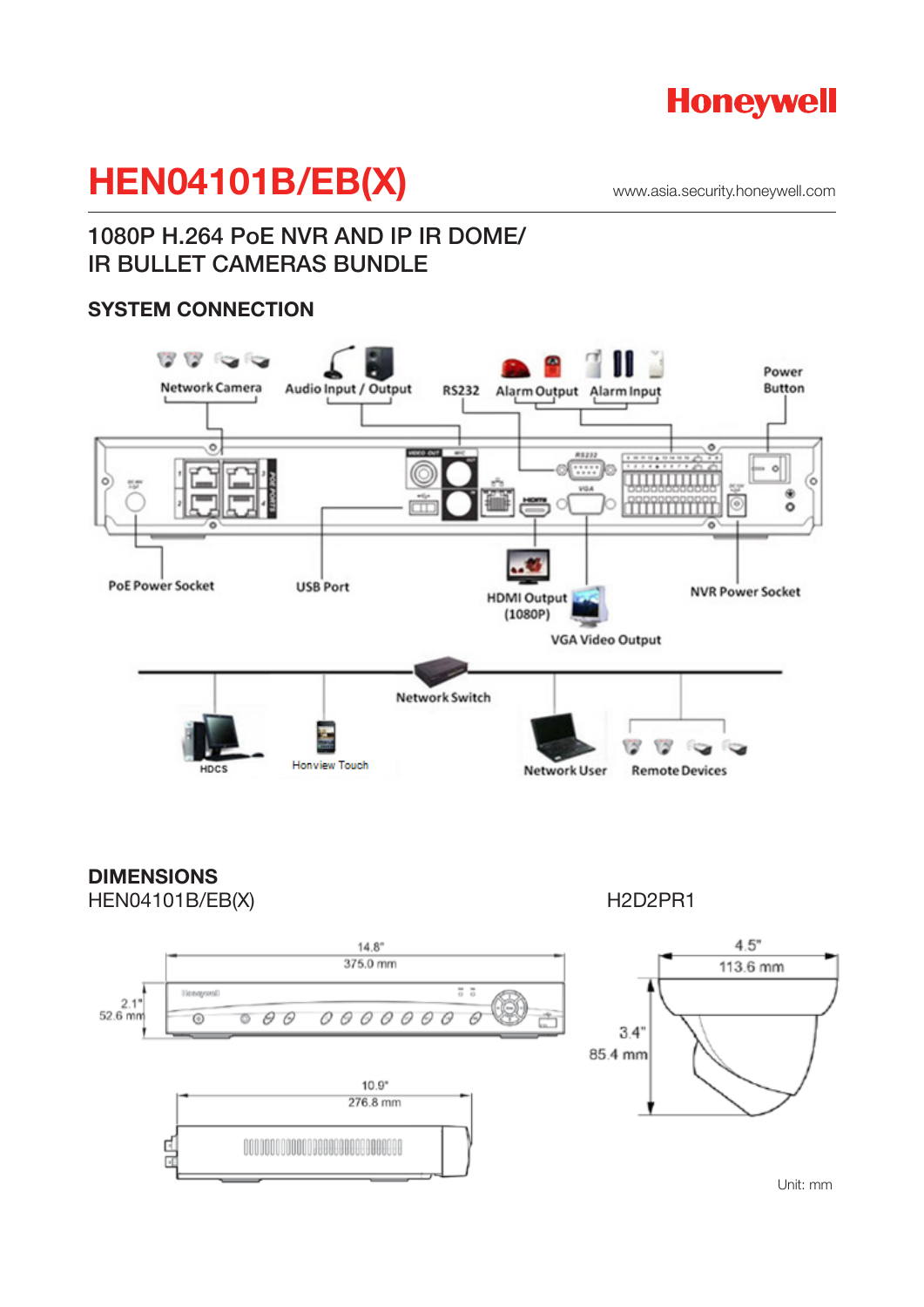## 1080P H.264 PoE NVR AND IP IR DOME/ IR BULLET CAMERAS BUNDLE

### HBD2PR1



HE-JB









Unit: mm

## **Packing List**

| Contents                                                       | Qty            |
|----------------------------------------------------------------|----------------|
| 1080P 4-Channel NVR                                            | 1              |
| CD (User manual, Quick Guides, Configuration Tool, NVR player) | 1              |
| Battery – for remote controller                                | 2              |
| NVR Quick Network Guide (English version)                      | 1              |
| NVR Quick Connection Guide (English version)                   | 1              |
| Power adaptor - DC12V for NVR                                  | 1              |
| Power adaptor - DC48V for PoE                                  | 1              |
| SATA cable                                                     | 2              |
| Lan cable                                                      | 1              |
| Power line (British standard)                                  | $\mathfrak{p}$ |
| Power line (European Standard)                                 | 2              |
| Mouse                                                          | 1              |
| <b>Remote Controller</b>                                       | 1              |